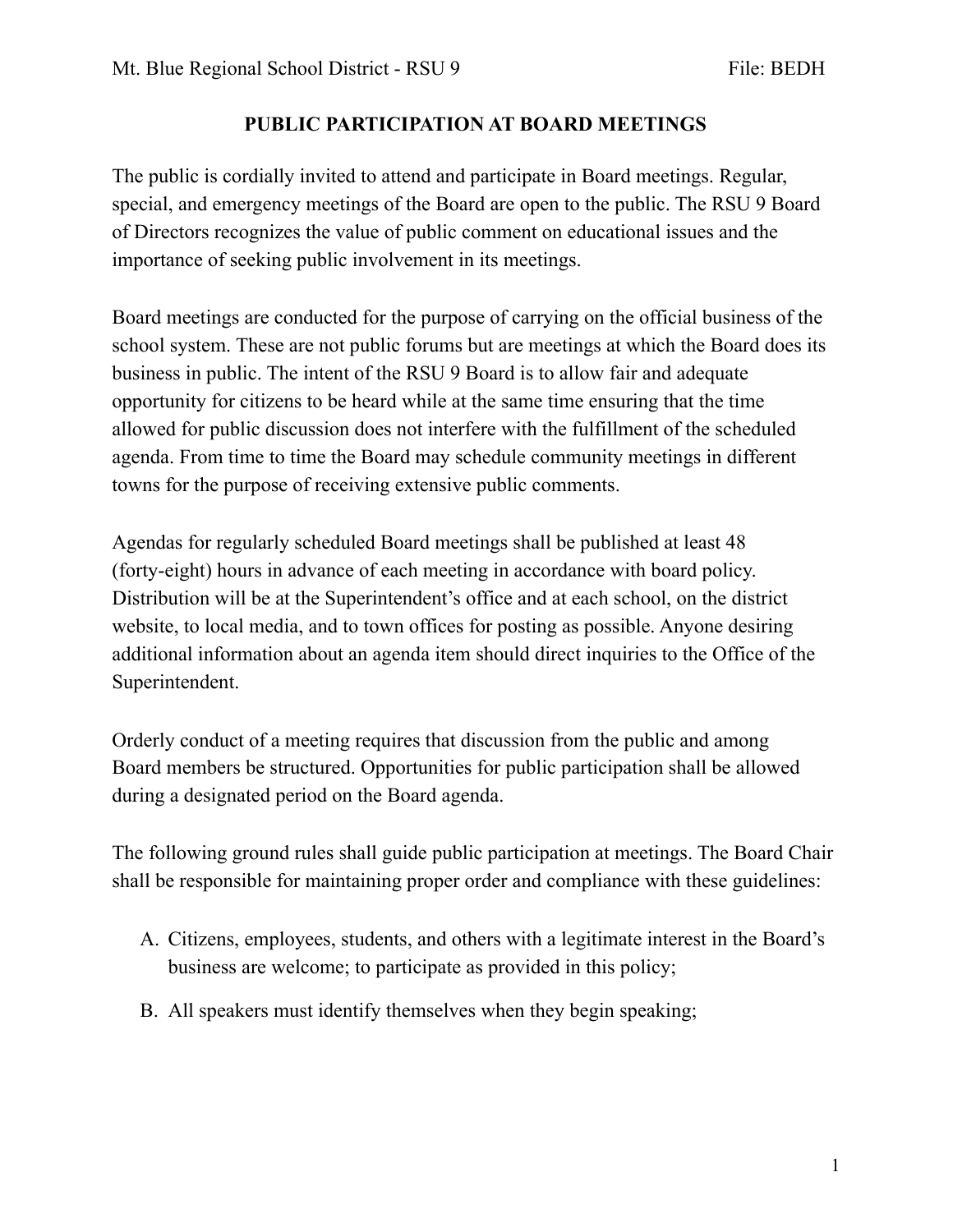## **PUBLIC PARTICIPATION AT BOARD MEETINGS**

- C. For the sake of an orderly meeting, all communication is to be addressed to the Chair, who may then refer questions to the Superintendent or other board members as needed;
- D. In order to ensure the most efficient and effective use of this time, general guidelines for public comment will allow individuals to be given 2 (two) minutes to speak.

The Chair may require persons interested in speaking to sign up (immediately prior to the start of the meeting) so they may be called on in a fair and efficient manner. Groups may be asked to choose a few designated speakers. Speakers are requested to avoid duplication or repetition of remarks made by others.

Comments may not involve personal matters or complaints concerning specific employees or students; such matters should be addressed through otherwise established policies and procedures or referred to the Superintendent.

Citizens are expected to use respectful language and communication as appropriate for a school setting. The Board Chair has the prerogative to stop any presentation which is too lengthy, violates the privacy interests of any individual, or becomes personally directed, abusive, obscene, or irrelevant to the topic.

- A. There will be a 10 (ten) minute period of public comment on each regular RSU 9 School Board agenda during which citizens may speak on any subject directly related to the operations of the schools.
- B. The Board will hear comments, but there will be no discussion during this period. If necessary, additional information will be provided at a future meeting.
- C. Any written materials to be passed out to the Board must first be approved by either the Board Chair or the Superintendent of Schools.
- D. Only by a majority vote of the Board members present may the overall 10 (ten) minute time limit for public comment, and/or the general 2 (two) minute limit on individual comments be shortened, extended, or eliminated.